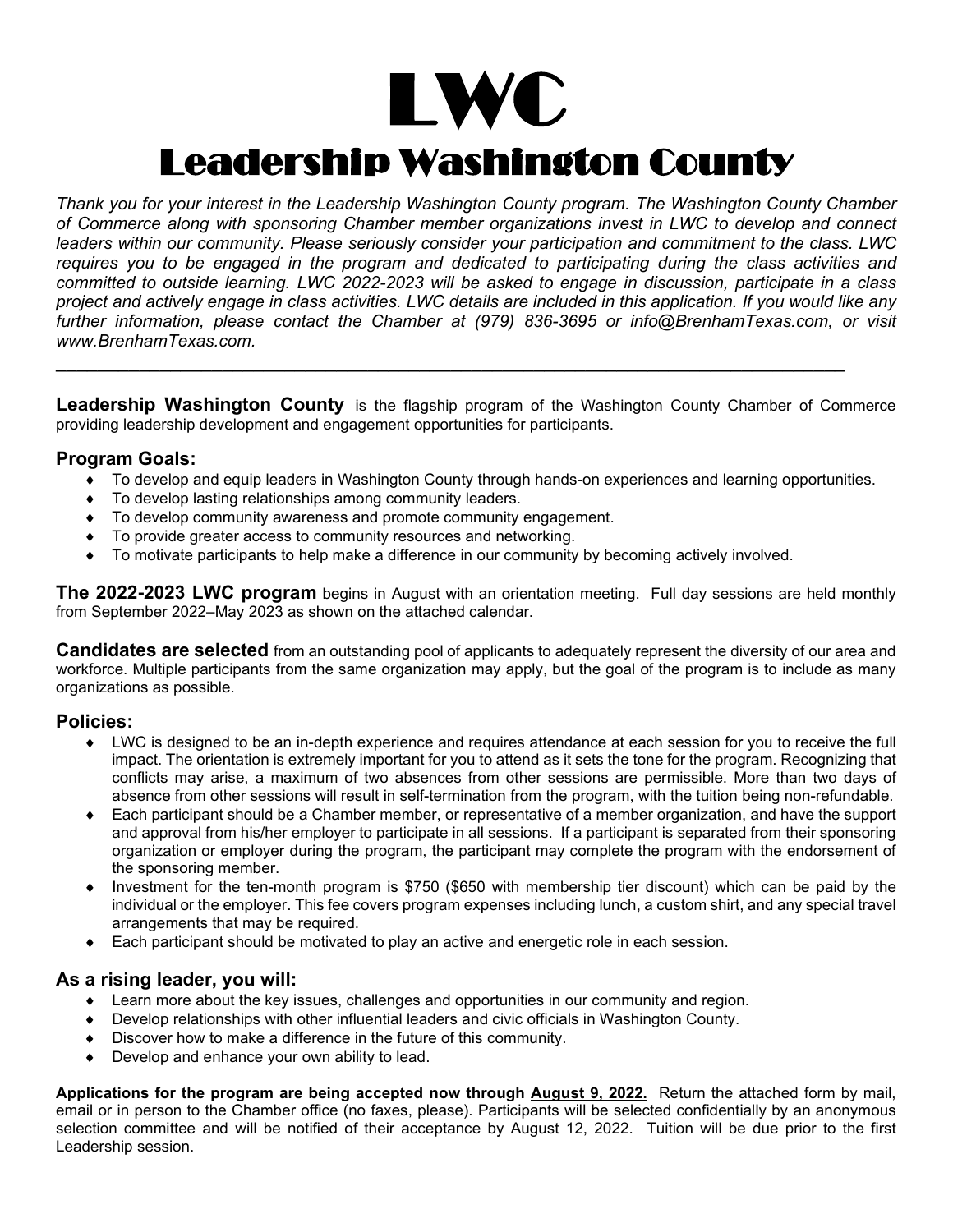# Leadership Washington County

## **2022-2023 Calendar**

 *This schedule is subject to change during the year. Chamber staff will notify you of any necessary changes. Please make certain your contact information is accurate. Updated 06-08-2022*

| <b>Orientation Meeting</b>                   | Wednesday, August 17, 2022   | $3 p.m. - 5 p.m.$  |  |
|----------------------------------------------|------------------------------|--------------------|--|
| <b>Team Building</b>                         | Wednesday, September 7, 2022 | $8$ a.m. $-5$ p.m. |  |
| <b>Economic Development/Tourism</b>          | Wednesday, October 5, 2022   | $8$ a.m. $-5$ p.m. |  |
| Education                                    | Wednesday, November 2, 2022  | $8$ a.m. $-5$ p.m. |  |
| <b>Emergency Management/Local Government</b> |                              |                    |  |
|                                              | Wednesday, December 7, 2022  | $8$ a.m. $-5$ p.m. |  |
| Healthcare/EMS                               | Wednesday, January 4, 2023   | $8$ a.m. $-5$ p.m. |  |
| <b>State Government</b>                      | Wednesday, February 1, 2023  | $8$ a.m. $-5$ p.m. |  |
| <b>History</b>                               | Wednesday, March 1, 2023     | $8$ a.m. $-5$ p.m. |  |
| Law Enforcement/Public Safety                | Wednesday, April 5, 2023     | $8$ a.m. $-5$ p.m. |  |
| <b>Ag Business</b>                           | Wednesday, May 3, 2023       | $8$ a.m. $-5$ p.m. |  |
| <b>Graduation Banquet</b>                    | <b>TBD, May 2023</b>         | 6 p.m. $-8$ p.m.   |  |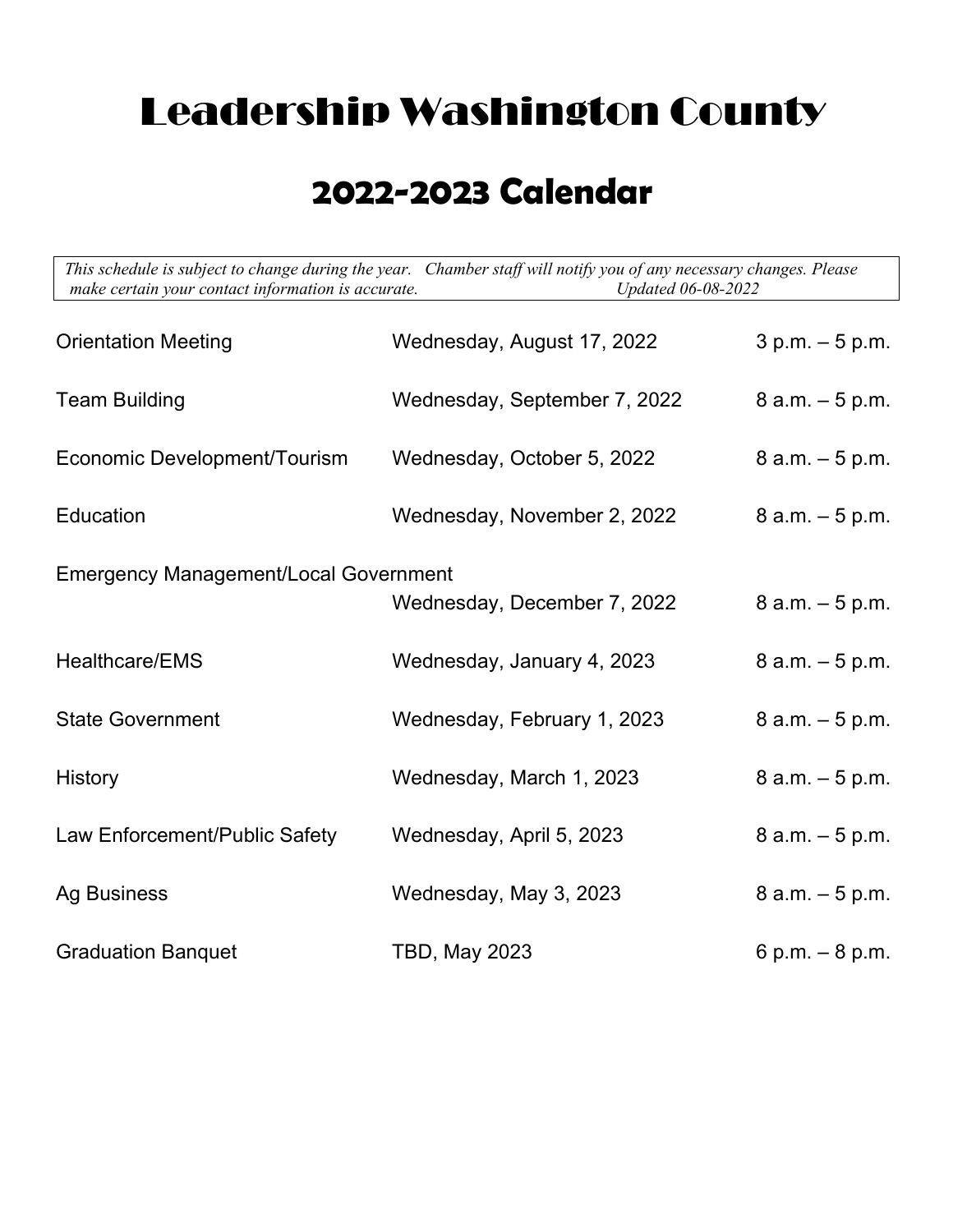## LEADERSHIP WASHINGTON COUNTY **2022-23 APPLICATION**

*This completed application must be submitted to the Chamber by August 9, 2022. (314 S. Austin Street, Brenham TX 77833 jane@brenhamtexas.com)* 

## **PERSONAL**

| $\circ$ Mr. $\circ$ Mrs. $\circ$ Ms.                                                         |         |                                            |
|----------------------------------------------------------------------------------------------|---------|--------------------------------------------|
| Name:                                                                                        |         |                                            |
| First<br>Last                                                                                |         | Name to be printed on shirt (if different) |
| <b>Mailing Address:</b>                                                                      |         |                                            |
|                                                                                              |         | City/Zip ______________________            |
|                                                                                              |         |                                            |
| Work Phone _______________________________Cell Phone ___________________________             |         |                                            |
|                                                                                              |         | (Mens) S M L XL XXL                        |
|                                                                                              |         |                                            |
| <b>EMPLOYMENT</b>                                                                            |         |                                            |
|                                                                                              |         |                                            |
|                                                                                              |         |                                            |
|                                                                                              |         |                                            |
|                                                                                              |         |                                            |
| <b>EDUCATION</b>                                                                             |         |                                            |
| Begin listing with high school, college(s), trade schools and then any specialized training. |         |                                            |
| School Name & City/State                                                                     | Date(s) | Degree/Major                               |
|                                                                                              |         |                                            |
|                                                                                              |         |                                            |